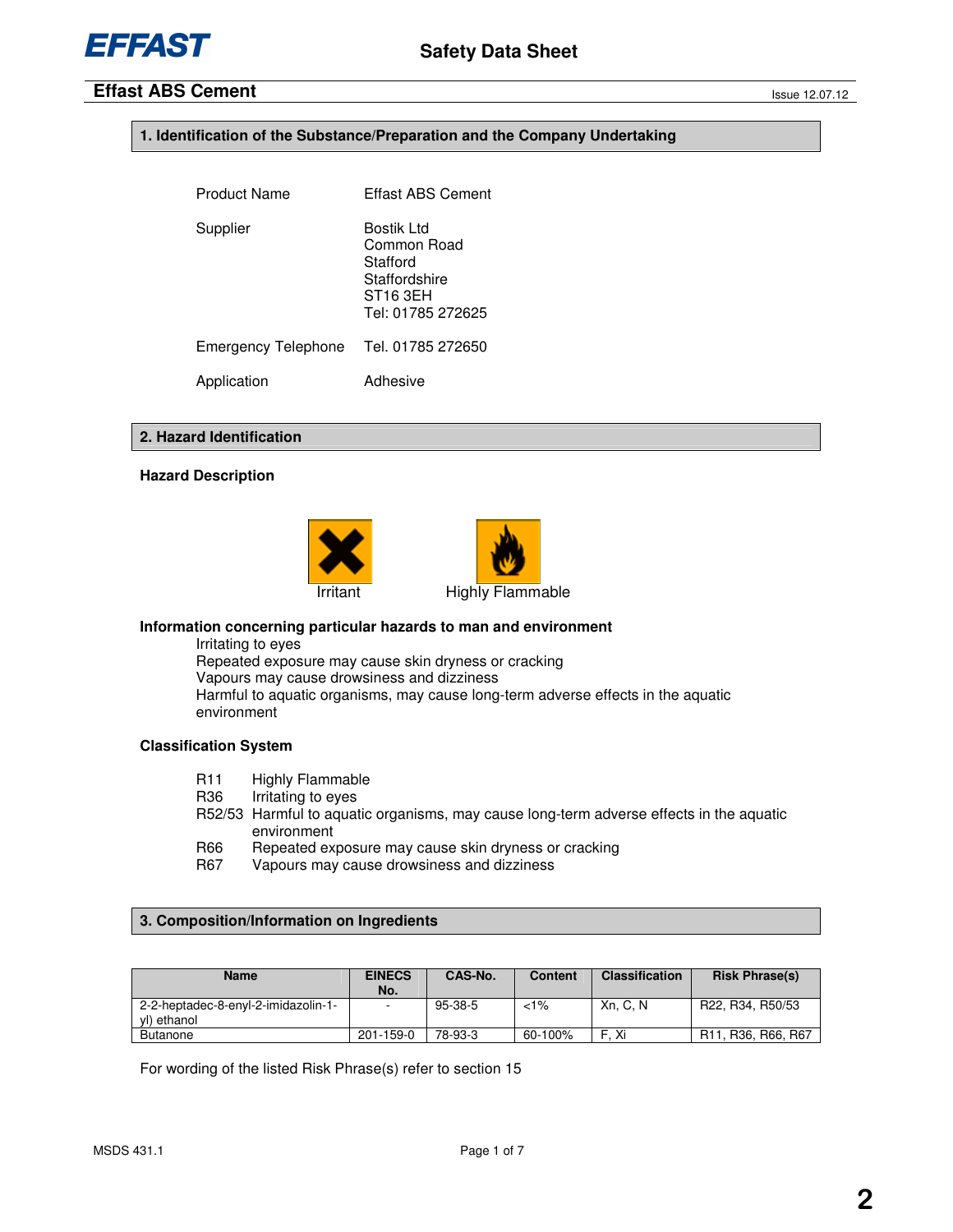

# **4. First Aid Measures**

# **In the event of exposure by inhalation**

Remove victim from source of exposure Move the exposed person to fresh air at once Get medical attention

# **In the event of splashes or contact with eyes**

 Rinse the eye with water immediately Continue to rinse for 15 minutes and get medical attention

# **In the event of splashes or contact with skin**

 Promptly flush contaminated skin with water Promptly remove clothing if soaked through and flush skin with water Wash skin with soap and water Get medical attention if irritation persists after washing

#### **In the event of swallowing**

DO NOT induce vomiting Get medical attention immediately

# **5. Fire Fighting Measures**

# **Extinguishing Media**

Extinguish with Foam, Carbon Dioxide, Dry Powder

# **Specific Hazards**

Toxic gases/vapours/fumes of Caron dioxide (CO2), Carbon monoxide (CO)

# **Special Protective Equipment for Fire Fighters**

Self contained breathing apparatus and full protective clothing must be worn in case of fire

# **6. Accidental Release Measures**

### **Personal Precautions**

Avoid contact with skin and eyes Provide adequate ventilation Wear protective clothing as described in section 8 of this safety sheet

# **Environmental Precautions**

Prevent entry to drains and discharge into water courses

# **Methods for Cleaning up**

Stop leak if possible without taking risks Remove all ignition sources Avoid sparks, flames, heat and smoking Ventilate area Absorb with sand or other inert absorbent Collect with absorbent non-combustible material into suitable containers Containers with collected spillage must be properly labelled with correct contents and hazard symbols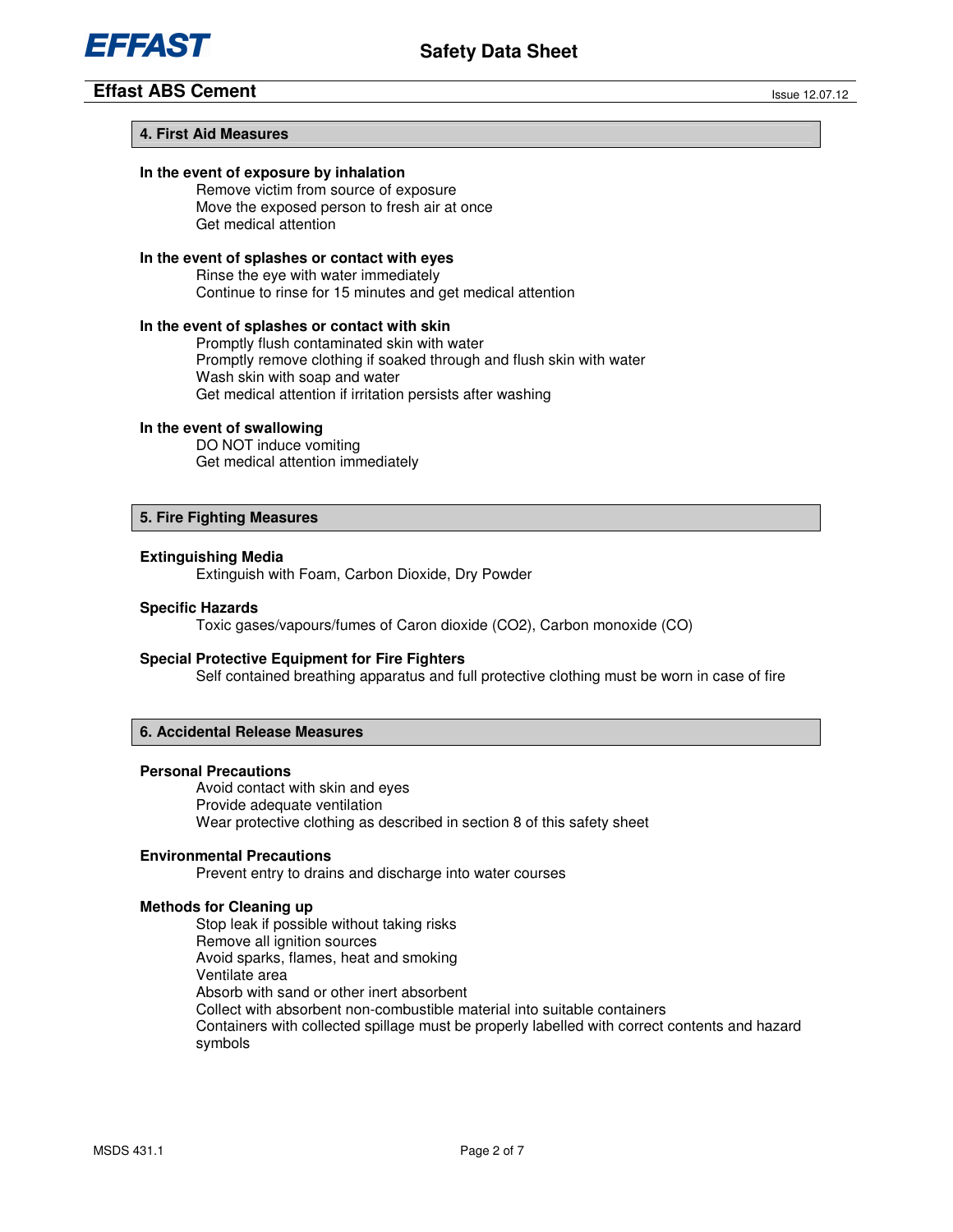

# **7. Handling and Storage**

# **Usage Precautions**

 Keep away from heat, sparks and open flame Avoid spilling, skin and eye contact Ventilate well, avoid breathing vapours Use approved respirator if air contamination is above accepted level

# **Storage Precautions**

Flammable/combustible – Keep away from oxidisers, heat and flames Ground containers and transfer equipment to eliminate static electric sparks Store at a moderate temperature in dry, well ventilated area

#### **Storage Class**

Flammable liquid storage

# **8. Exposure Control/Personal Protection**

#### **Exposure Limit Values**

| Name     | $\sim$ $\sim$ | <b>TWA</b>     |                  | $\sim$ TFI     |                  |
|----------|---------------|----------------|------------------|----------------|------------------|
|          | эια           | `hrs           |                  | min            |                  |
| Butanone | WEL           | ppm(Sk)<br>200 | ma/m3(Sk)<br>600 | ppm(Sk)<br>300 | ma/m3(Sk)<br>899 |

#### WEL = Workplace Exposure Limit

#### **Protective Equipment**



#### **Engineering Equipment**

Explosion-proof general and local exhaust ventilation

# **Respiratory Equipment**

Respiratory equipment must be used if air contamination exceeds acceptable level Wear mask supplied with: Gas cartridge suitable for organic substances

#### **Hand Protection**

 Protective gloves must be worn if there is a risk of direct contact or splash. Use protective gloves made of: Nitrile. Use thin cotton gloves inside rubber gloves if allergy risk

#### **Eye Protection**

Wear splash-proof goggles to prevent any possibility of eye contact

#### **Other Protection**

Wear appropriate clothing to prevent repeated or prolonged skin contact

#### **Hygiene Measures**

 DO NOT SMOKE IN THE WORK AREA! Wash promptly if skin becomes contaminated Wash at the end of each work shift and before eating, smoking and using the toilet Use appropriate skin cream to prevent drying of skin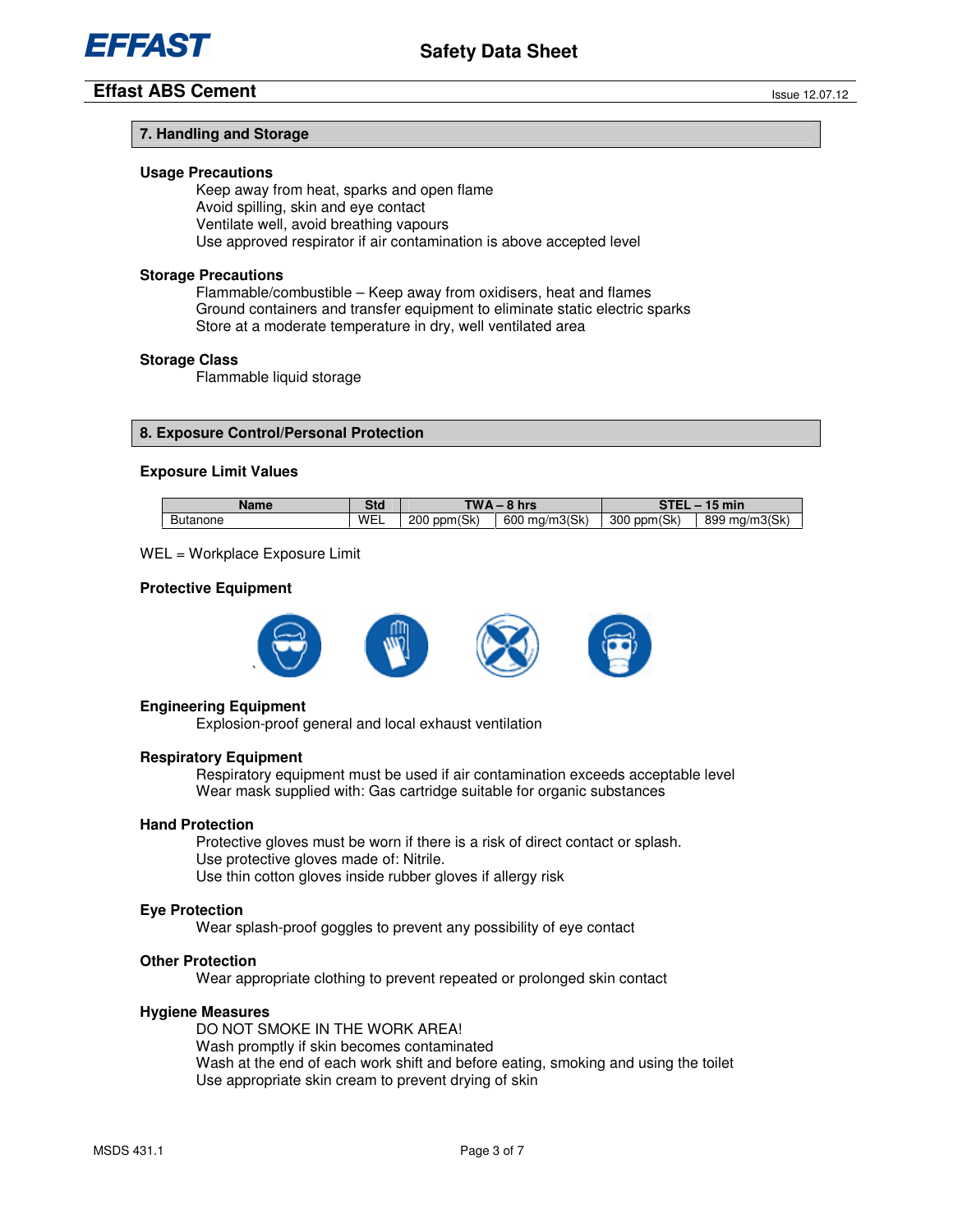|  |  |  |  | 9. Physical and Chemical Properties |  |  |
|--|--|--|--|-------------------------------------|--|--|
|--|--|--|--|-------------------------------------|--|--|

| Appearance              | Liquid                 |
|-------------------------|------------------------|
| Colour                  | Colourless             |
| Odour                   | Solvent                |
| <b>Solubility</b>       | Slightly soluble water |
| Flash Point (°C)        | -4                     |
| <b>Relative Density</b> | 0.875 @ 25°C           |

# **10. Stability and Reactivity**

#### **Stability**

Avoid: Heat, sparks, flames

#### **Materials to avoid**

Strong oxidising substances

# **Hazardous decomposition products**

Fire or high temperatures create: Carbon Dioxide (CO2), Carbon Monoxide (CO)

# **11. Toxicological Information**

# **Inhalation**

Drowsiness, dizziness, disorientation, vertigo

# **Skin Contact**

Prolonged contact may cause dryness of the skin

## **Eye Contact**

Irritating to eyes

# **12. Ecological Information**

### **Ecotoxicity**

The product contains a substance which is harmful aquatic organisms and may cause long term adverse effects in the aquatic environment

# **13. Disposal Considerations**

# **General Information**

 Waste is classified as hazardous waste Disposal to licensed waste disposal site in accordance with local Waste Disposal Authority

# **Disposal Methods**

Dispose of waste and residues in accordance with local authority requirements.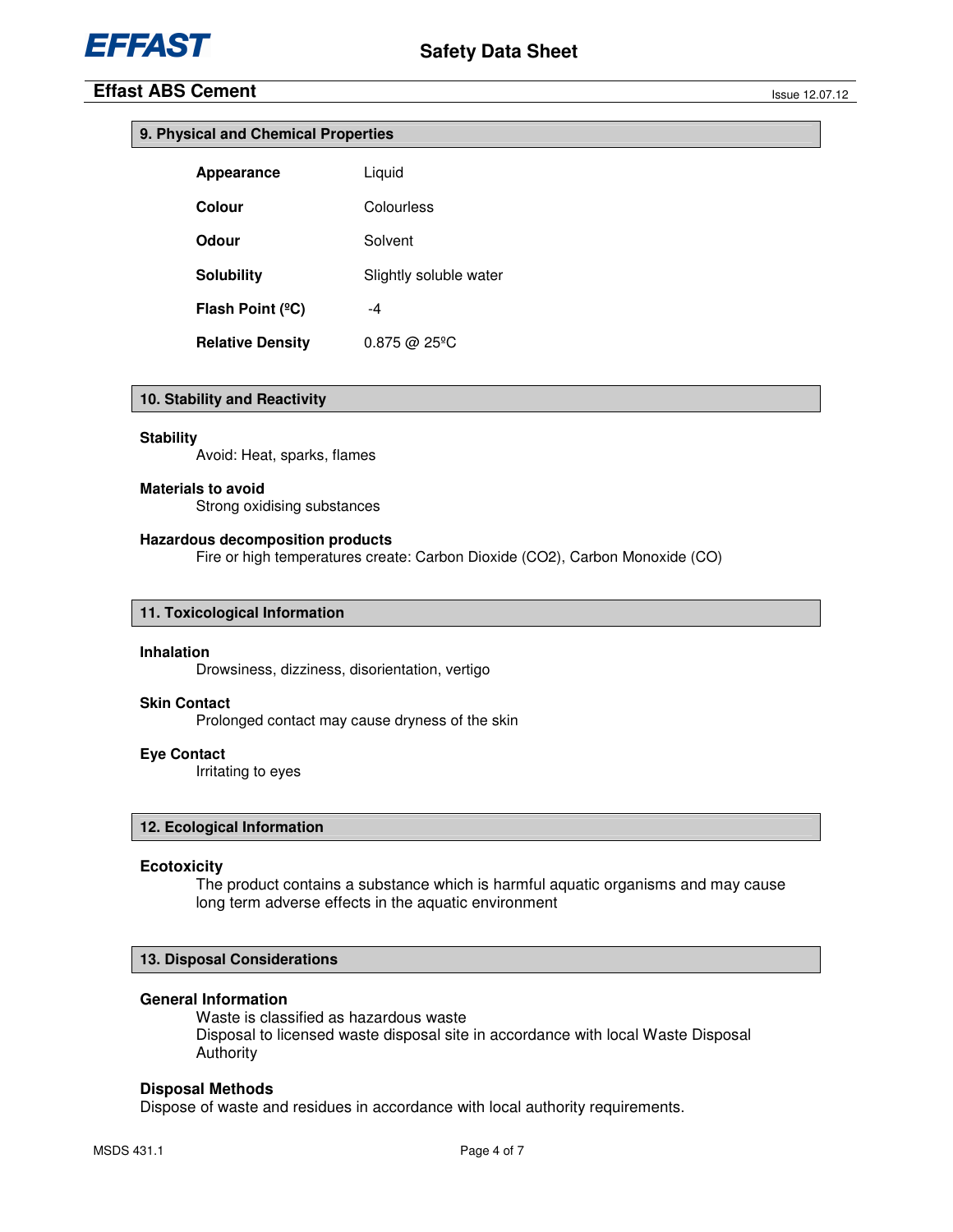

# **13. Disposal Considerations (continued)**

Do not allow runoff to sewer, waterway or ground Recover and reclaim or recycle, if practical

# **Waste Class**

.

Classified as Special Waste. Not permitted for landfill in liquid state

**14. Transport Information** 



| <b>UK Road Class</b>  | 3               |                                   |                              |
|-----------------------|-----------------|-----------------------------------|------------------------------|
| Proper Shipping Name  | <b>ADHESIVE</b> |                                   |                              |
| UN No. Road           | 1133            | UK Road Pack GR.                  | Ш                            |
| <b>ADR Class No</b>   | 3               | <b>ADR Class</b>                  | Class 3 Flammable<br>liquids |
| <b>ADR Pack Group</b> | Ш               | <b>Tunnel Restriction</b><br>Code | (D/E)                        |
| Hazard No. (ADR)      | 33              | ADR Label No.                     | 3                            |
| <b>HAZCHEM Code</b>   | 3YE             | CEFIC Tec(R) No.                  | 30GF1-III, 30GF1-sp          |
| RID Class No.         | 3               | <b>RID Pack Group</b>             | Ш                            |
| UN No. Sea            | 1133            | <b>IMDG Class</b>                 | 3                            |
| <b>IMDG Pack Gr.</b>  | Ш               | <b>EMS</b>                        | $F-E$ , S-D                  |
| <b>MFAG</b>           | See Guide       | UN No. Air                        | 1133                         |
| Air Class             | 3               | Air Pack Gr.                      | Ш                            |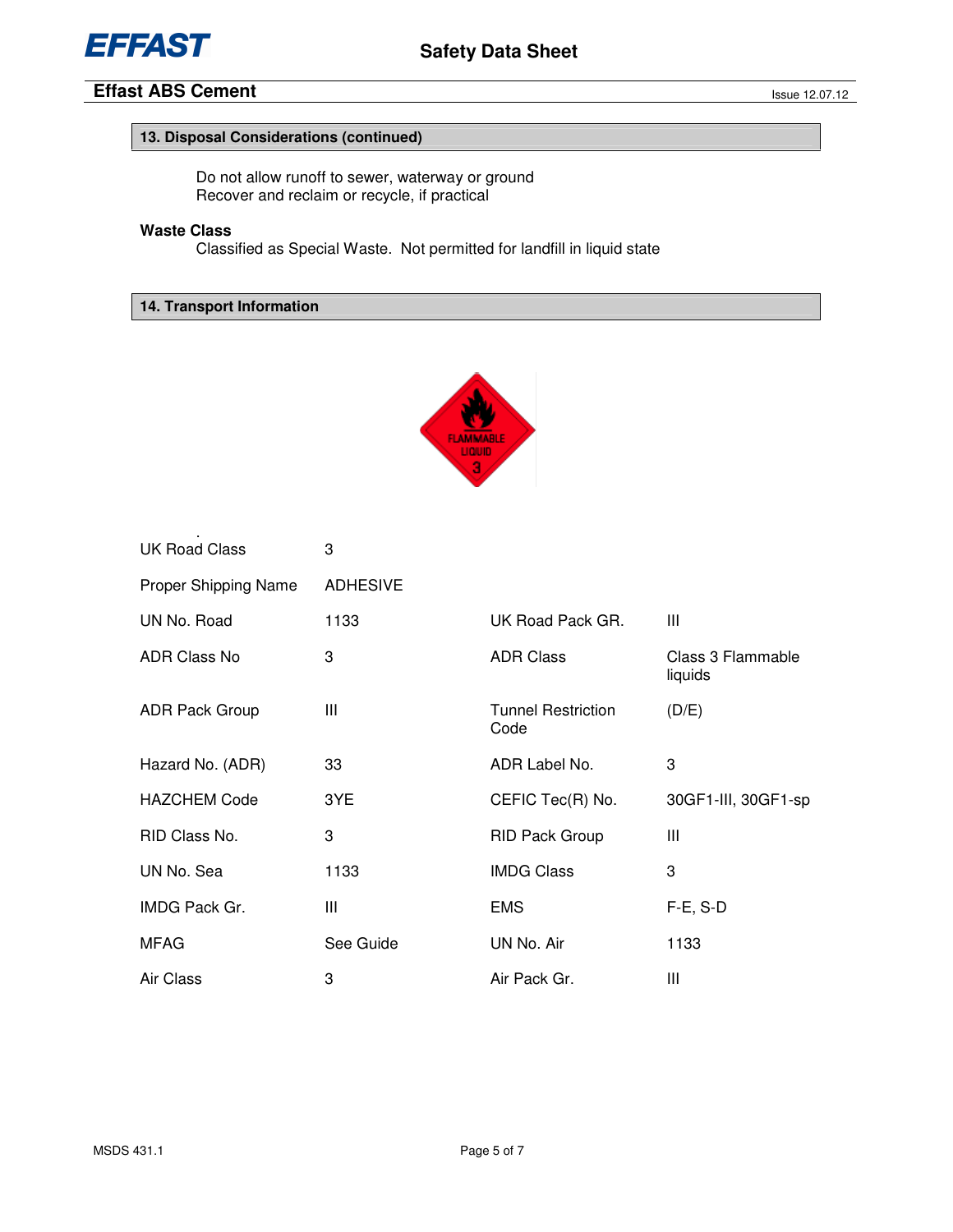

# **15. Regulatory Information**

# **Labelling**





# **Risk Phrases**

| <b>R11</b>      | Highly Flammable                                                                                |
|-----------------|-------------------------------------------------------------------------------------------------|
| R <sub>36</sub> | Irritating to eyes                                                                              |
| R52/53          | Harmful to aquatic organisms, may cause long-term adverse<br>effects in the aquatic environment |

# **Safety Phrases**

| S <sub>2</sub>  | Keep out of the reach of children                                                               |
|-----------------|-------------------------------------------------------------------------------------------------|
| S9              | Keep container in a well-ventilated place                                                       |
| S <sub>16</sub> | Keep away from sources of ignition $-$ No smoking                                               |
| S26             | In case of contact with eyes, rinse immediately with plenty of<br>water and seek medical advice |
| S36/37/39       | Wear suitable protective clothing, gloves and eye/face protection                               |
| S46.            | If swallowed, seek medical advice immediately and show this<br>container or label               |
| S <sub>51</sub> | Use only in well-ventilated areas                                                               |
| S60             | This material and its container must be disposed of as<br>hazardous waste                       |

# **Statutory Instruments**

 Chemicals (Hazardous Information and Packaging) Regulations. Control of Substances Hazardous to Health

# **Approved Code of Practice**

Classification and Labelling of Substances and Preparations Dangerous for Supply